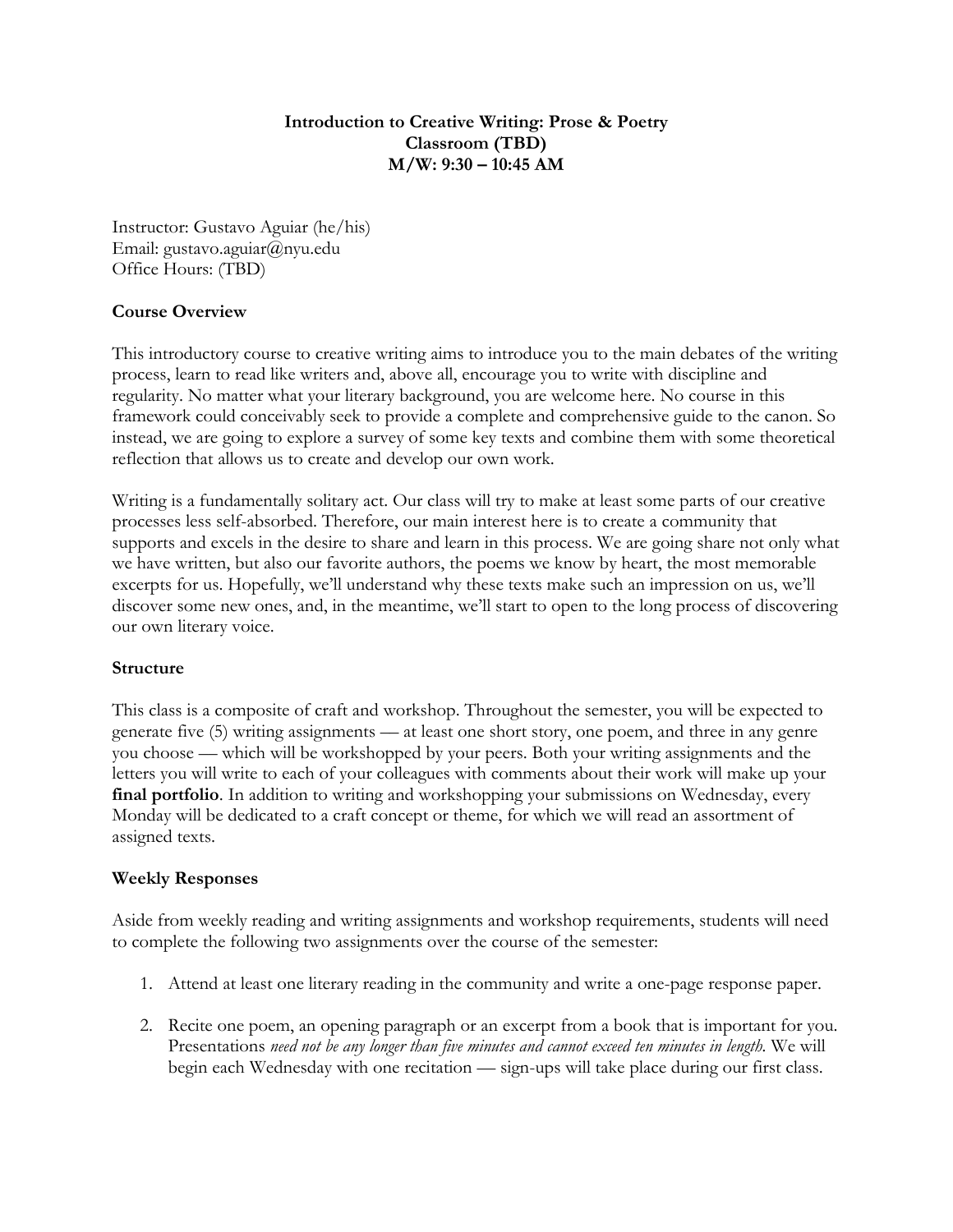# **Final Portfolio**

Your final portfolio will consist of all the material you've written over the semester. This includes:

- 1. your five **revised** writing assignments;
- 2. **all** critique letters you wrote to your colleagues;
- 3. the response paper to the literary reading you attended;
- 4. The poem, opening paragraph or excerpt of a book you choose to recite in class and a short text (up to 2 pages) explaining why you chose it.

# **Grading**

Attendance & Participation — 30% Submissions  $-20%$ Weekly Responses —  $20\%$ Revised Portfolio –– 30%

# **Required Texts**

*The Stranger,* Albert Camus *The Passion According to G.H*, Clarice Lispector *Scorched,* Wajdi Mouawad

Further texts provided in excerpts (posted on NYU Classes), including but not limited to: *Why Read the Classics,* Italo Calvino *Letters to a Young Novelist*, Mario Vargas Llosa *Reading Like a Writer,* Francine Prose *Writing: A Memoir of the Craft,* Stephen King *Why I write*, George Orwell *The Poet,* Ralph Waldo Emerson *Autopsychograph*y, Fernando Pessoa *Clandestine Happiness,* Clarice Lispector *The Tell-Tale Heart,* Edgar Allan Poe *Days of Abandonment*, Elena Ferrante *The Worker in Construction,* Vinicius de Moraes *The Trial,* Franz Kafka *Frank Sinatra Has a Cold*, Gay Talese *The Garden of Forking Paths*, Jorge Luis Borges *Arrival at Santos*, Elizabeth Bishop *Light is like water,* Gabriel Garcia Marquez *Araby*, James Joyce *Elegy 1938*, Carlos Drummond de Andrade *House Taken Over*, Julio Cortázar *A Small Place,* Jamaica Kincaid *The Unwomanly Face of War,* Svetlana Alexievich *Coventry,* Rachel Cusk Selected odes by Pablo Neruda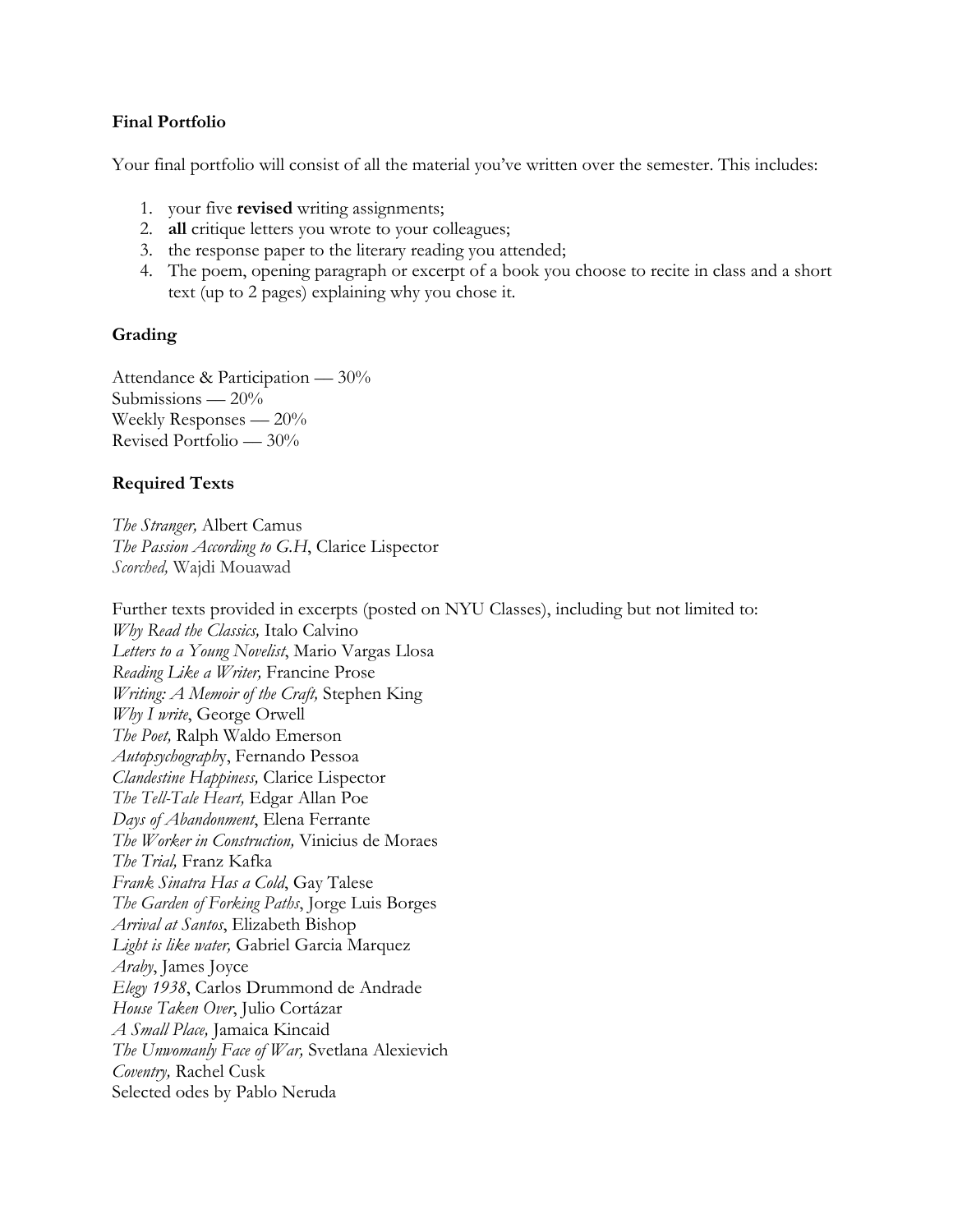## **Attendance Policy**

Your presence in our class is essential. As a small group of writers, the trust and rapport we build as a community is integral to everyone's growth and progress. This is a discussion-based class. Come prompt and prepared. More than two unexcused absences will result in a reduction of your grade. If you are 15 minutes late to class, it counts as half an absence. If you are late by 30 minutes or more, it will be a full absence.

## **Note on Workshops**

A writing workshop is a sacred space, one of mutual respect, dignity, trust, and compassion. Sharing creative work can be a scary thing, but that's part of what makes this process so precious. It is absolutely imperative that we show one another respect. Everything that is submitted to workshop will (and must) remain confidential. This is nonnegotiable. Treat your fellow classmates as you would like to be treated, which means coming prepared every Monday having carefully read and annotated their work with thoughtful comments, and providing feedback in a kind and conscientious manner. We will discuss workshop etiquette more specifically in class. If you have any concerns, anxieties, or questions, please feel free to reach out to me. When workshop works, it is a magical thing.

## **Electronics Policy**

Our assigned books and texts must be physical copies brought to class for discussion. All workshop materials brought to class must be paper copies. All electronics need to be completely silenced and out of sight beginning at 9:30 AM sharp.

#### **Plagiarism**

There is a zero-tolerance policy for plagiarism. All instances of plagiarism, obviously, will be reported to the department, no exceptions.

#### **Disability Disclosure Statement**

Academic accommodations are available to any student with a chronic, psychological, visual, mobility, learning disability, or who is deaf or hard of hearing. Students should please register with the Moses Center for Students with Disabilities at 212-998-4980. NYU's Henry and Lucy Moses Center for Students with Disabilities 726 Broadway, 2nd Floor New York, NY 10003-6675 Telephone: 212-998-4980 Voice/TTY Fax: 212-995-4114 Web site:<http://www.nyu.edu/csd>

#### **Student Wellness Policy**

Unless we see explicit evidence in workshop that the speaker of a work is the writer themselves, we assume the speaker is fictional. However, certain content relating to murder, depression, suicide, sexual assault, or severe mental distress, such as seems to be a possible cry for help, will likely prompt the instructor's attention. Please send an email putting this work in context before submitting work, especially for workshop, that may be interpreted as such. If you do feel you need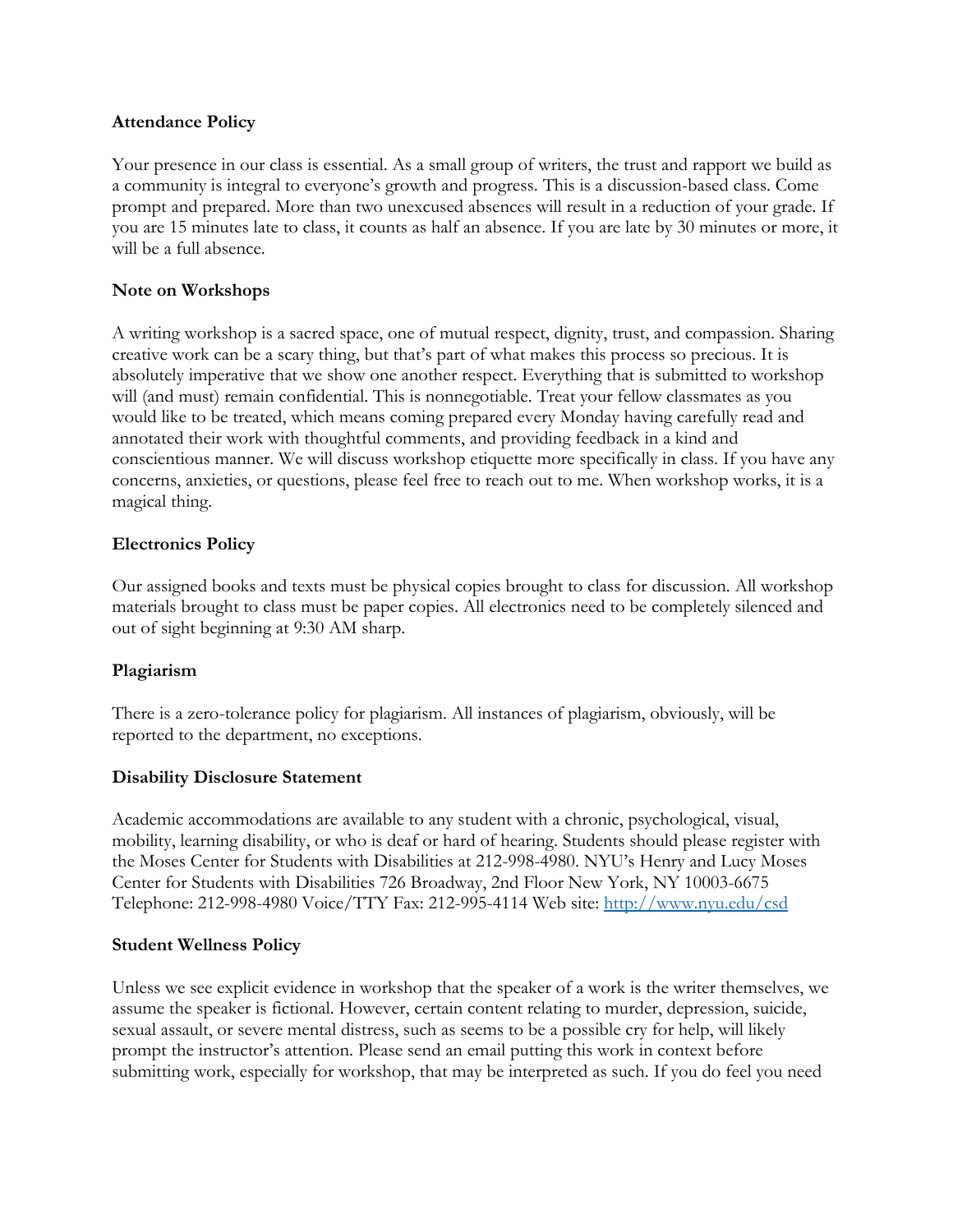someone to talk to at any point in the semester, please feel safe to reach out to me and I can guide you to the NYU Wellness Center.

#### **Class Plan**

#### **WEEK 1 – HOMO NARRANS**

**M –** Welcome, Writers

**W –** The Narrator, a human god

#### **WEEK 2 – PUTTING EXISTENCE INTO WORDS**

**M –** The Shape of Stories

**W –** Conflict, Dilemma & Plot

#### **WEEK 3 - CHARACTER**

**M –** Workshop Group A

**W –** The illusion of being a human being

#### **WEEK 4 – IMAGE AND SENSORY DETAIL**

**M -** Workshop Group B

**W –** Writing with all senses

# **WEEK 5 – ATMOSPHERE, SPACE AND TIME**

**M -** Workshop Group A

**W –** Building a world that transcends writing

#### **WEEK 6 – DIALOGUE**

**M -** Workshop Group B

**W –** Let's talk about talking

## **WEEK 7 – TELL & SHOW**

**M -** Workshop Group A

**W –** See or not to see, that is the question

#### **WEEK 8 – spring break**

#### **WEEK 9 – POINT OF VIEW, PERSPECTIVE, PERFORMANCE AND STYLE**

**M -** Workshop Group B

**W –** Who am I when I write?

#### **WEEK 10 – OTHER NARRATIVE TECHNIQUES AND DEVICES**

**M -** Workshop Group A